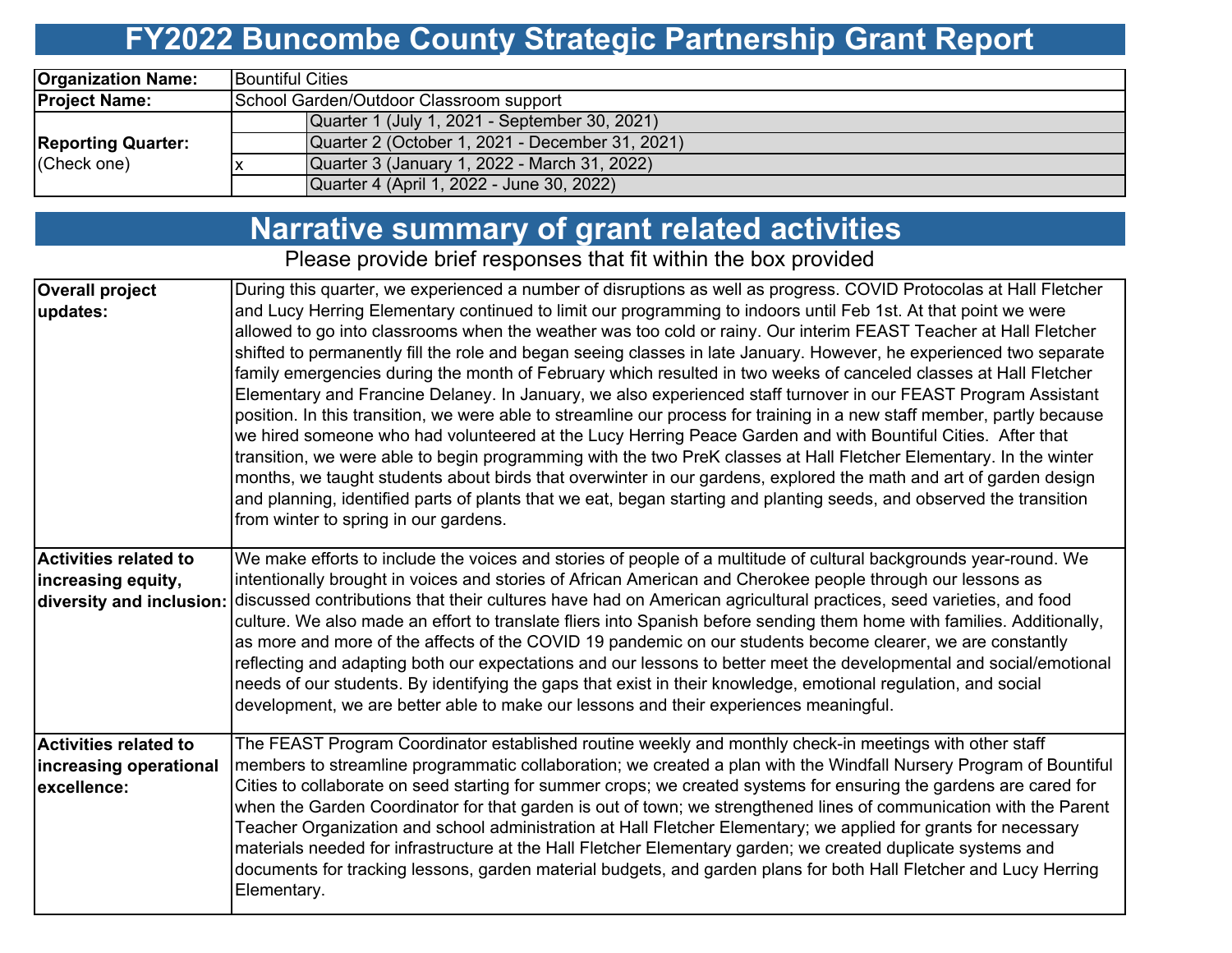# **FY2022 Buncombe County Strategic Partnership Grant Report**

| <b>Organization Name:</b>                | <b>IBountiful Cities</b>                        |  |  |  |  |  |  |
|------------------------------------------|-------------------------------------------------|--|--|--|--|--|--|
| <b>Project Name:</b>                     | School Garden/Outdoor Classroom support         |  |  |  |  |  |  |
| <b>Reporting Quarter:</b><br>(Check one) | Quarter 1 (July 1, 2021 - September 30, 2021)   |  |  |  |  |  |  |
|                                          | Quarter 2 (October 1, 2021 - December 31, 2021) |  |  |  |  |  |  |
|                                          | Quarter 3 (January 1, 2022 - March 31, 2022)    |  |  |  |  |  |  |
|                                          | Quarter 4 (April 1, 2022 - June 30, 2022)       |  |  |  |  |  |  |

### **Progress toward annual goals**

|                                                 | Please only include new data for the specific quarter |                  |                  |                  |                  |                 |
|-------------------------------------------------|-------------------------------------------------------|------------------|------------------|------------------|------------------|-----------------|
| <b>Measure</b>                                  | <b>Annual Goal</b>                                    | <b>Quarter 1</b> | <b>Quarter 2</b> | <b>Quarter 3</b> | <b>Quarter 4</b> | <b>Progress</b> |
| Number of literacy based lessons provided in    |                                                       |                  |                  |                  |                  |                 |
| the garden or cooking classroom                 | 196                                                   | 52               | 107              | 93               |                  | 252             |
| Percent of K-3 teachers reporting the garden    |                                                       |                  |                  |                  |                  |                 |
| and/or cooking lessons were effective in        |                                                       |                  |                  |                  |                  |                 |
| reinforcing grade level literacy standards      | 90%                                                   | 50%              | 25%              | 10%              |                  | 85%             |
| Number of volunteers trained and supervised for |                                                       |                  |                  |                  |                  |                 |
| the three school gardens                        | 21                                                    | 15               |                  | 10               |                  | 30              |
| Percent of Pre-K teachers who report the        |                                                       |                  |                  |                  |                  |                 |
| lessons were effective in reinforcing           |                                                       |                  |                  |                  |                  |                 |
| kindergarten readiness                          | 100%                                                  | 50%              | 0%               | 0%               |                  | 50%             |

#### **Comments:**

The two additionally PreK teachers have only had 2 FEAST classes thus far. We will gather feedback from them at the end of the year. Additionally, our expectation was to do fewer classes that were 45 minutes long, but due to scheduling parameters, we wound up having more frequent 30 minute classes. Interruptions during the winter due to COVID policies also resulted in long breaks during the winter when we were unable to have classes indoors but weather prevented outdoor classes from ocurring.